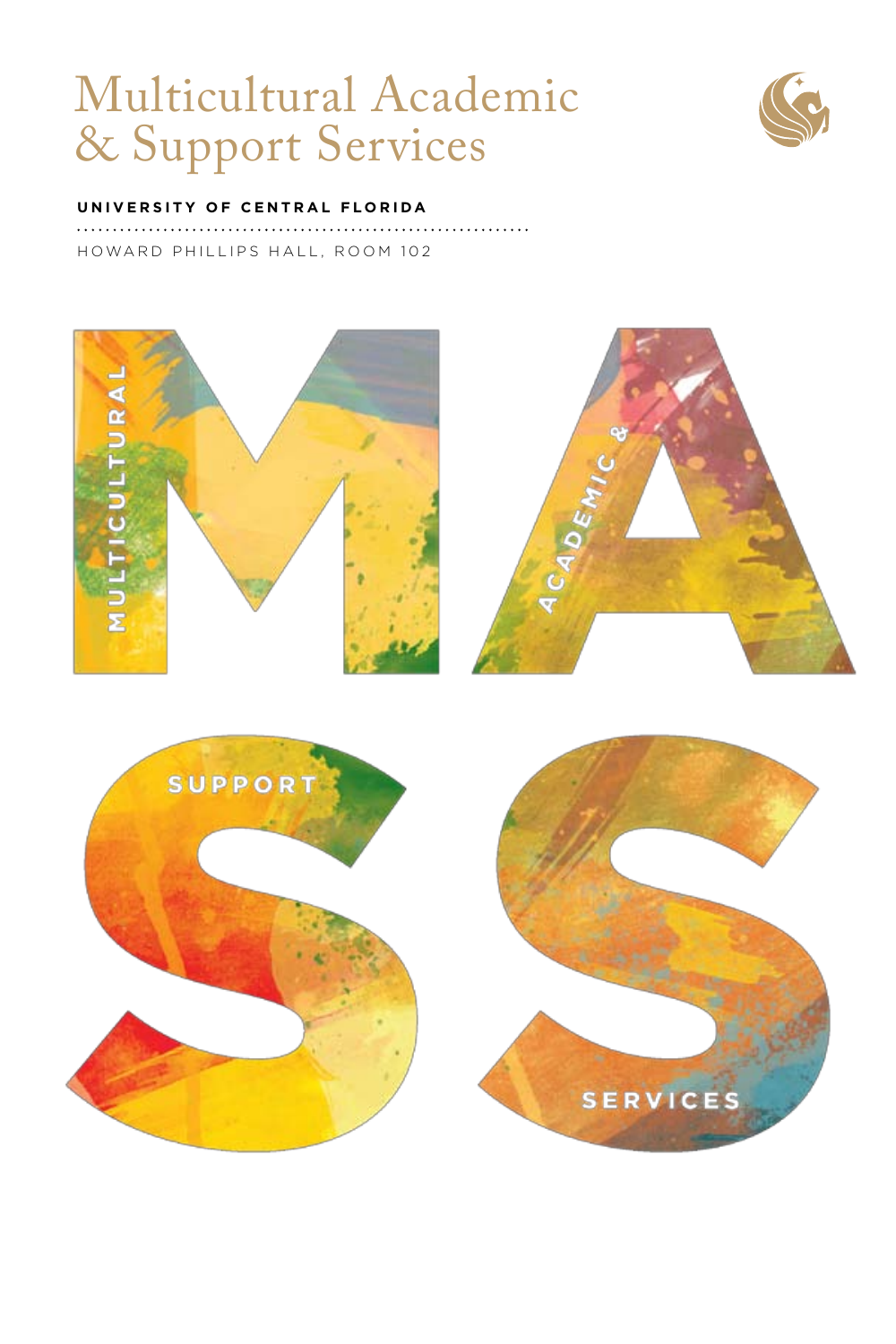





# WHAT IS MASS?

Multicultural Academic and Support Services (MASS) is the office for Multicultural and First Generation college students at UCF. We provide support services to retain and graduate students. We also work as liaisons between students and our business and community partners.



As a Multicultural or First Generation college student, you face unique challenges. At MASS, you'll learn valuable skills, meet new people and learn how to succeed academically and socially in college.

And through our community and corporate partnerships, we can help you find internships and gain hands-on experience. So, while we offer advising services, mentoring, and transition programs, there is still more to MASS. We're a community. And we care about you.

## Ready to think about your future?

We provide services, from involved programs to networking opportunities, for Multicultural and First Generation college students.

#### MASS programs for students:

- • Seizing Opportunities for Achievement and Retention (SOAR)
- The First Generation Program
- The Brother-to-Brother Program
- The Learning Information for Excellence (L.I.F.E) Workshop Series

## Mass services include:

- • Student success and transition
- Peer mentoring
- • Connections to honor societies, student organizations and community partners
- • Academic advising services
- Networking opportunities with faculty, staff and students
- The Non-Florida Fee Waiver Program

Our academic enrichment seminars are held throughout the fall and spring semesters. These seminars provide opportunities to address topics such as roommates, classroom etiquette and negotiation skills.

# MASS Programs and Services

#### **Seizing Opportunities for Achievement and Retention (SOAR)**

SOAR is a six-week academic summer program for a select group of first-time-in-college students. This program builds and improves writing, verbal and study skills.

#### **First Generation Program (FGP)**

First Generation college students are students whose parent(s)/guardian(s) have not received a bachelor's degree.

## FGP goals:

- Help you succeed in college and graduate
- • Connect you to UCF and its resources
- • Provide you and your parents with information crucial for success

#### **Brother to Brother Program (BTB)**

The mission of the Brother to Brother program is to help you develop academic, career and leadership skills, as well as to provide social and financial support to Multicultural and First-Generation males. Your Brother will become your mentor and guide. Program admittance is limited.

## **The Learning Information for Excellence (L.I.F.E) Workshop Series**

The series presents excellent opportunities to get involved with other students and develop the skills you need to be successful in college and your career.

#### **The Non-Florida Fee Waiver Program**

If you aren't from Florida, getting an education in Florida can be expensive. As a Multicultural student, MASS may be able to assist you by reducing fees. Freshmen with less than 30 credit hours, non-resident aliens and graduate students are not eligible to receive waivers from MASS.

#### Priority is given if you:

- • Have both a UCF cumulative and term GPA of 2.5, and have completed a minimum of 12 credit hours during the previous term
- • Are a transfer students with an A.A. and a minimum cumulative GPA of 2.5
- • Demonstrate financial need, as determined by the Office of Student Financial Assistance









*"The MASS staff provided me with opportunities that I would not have known without their help—they encouraged me to continue working hard on my path to success."* 

> **Stacy Mont '09** Vanderbilt Ph.D student

# Ready to get started?

**To learn more, contact MASS at** 407-823-2716**, visit our Web site at**  www.mass.ucf.edu **or visit** Room 102 in Howard Phillips Hall**, main campus.**